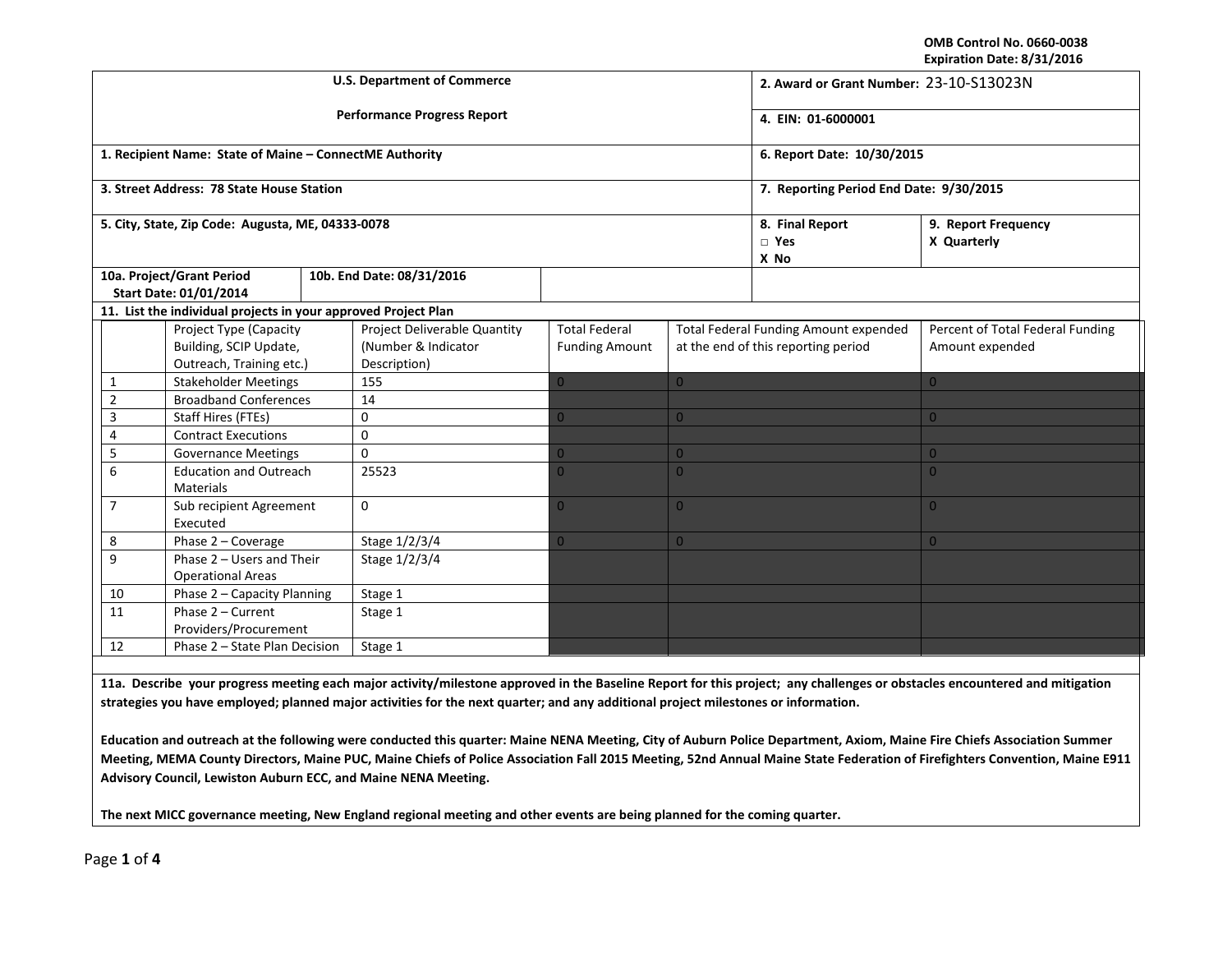11b. If the project team anticipates requesting any changes to the approved Baseline Report in the next quarter, describe those below. Note that any substantive changes to the

**None at this time. A match waiver was sent on October 5, 2015 and we are awaiting approval.**

**11c. Provide any other information that would be useful to NTIA as it assesses this project's progress.**

**Education and outreach has accelerated and is ongoing.**

11d. Describe any success stories or best practices you have identified. Please be as specific as possible.

The FirstNetME team has created and is using the logo and several marketing materials for handouts and booth setups at events. Social media, along with the project website **are used to alert, inform and ensure communication to all stakeholder groups.**

**12. Personnel**

12a. If the project is not fully staffed, describe how any lack of staffing may impact the project's time line and when the project will be fully staffed.

## **NA**

## **12b. Staffing Table**

| Job Title                                         |     | <b>Project(s) Assigned</b>                             | Change |
|---------------------------------------------------|-----|--------------------------------------------------------|--------|
| Associate Executive Director, ConnectME Authority | ر.  | Initiated (no reported hours per the quarterly report) | None   |
| Program Director, ConnectME Authority             | . . | Initiated (no reported hours per the quarterly report) | None   |

Add Row

Remove Row

|  | 13. Subcontracts (Vendors and/or Subrecipients) |
|--|-------------------------------------------------|
|--|-------------------------------------------------|

13a. Subcontracts Table – Include all subcontractors. The totals from this table must equal the "Subcontracts Total" in Question 14f.

| Name   | Subcontract Purpose    | Type             | RFP/RFQ | Contract    | Start  | End    | <b>Total Federal</b>   | <b>Total Matching</b>  | Project and % Assigned |
|--------|------------------------|------------------|---------|-------------|--------|--------|------------------------|------------------------|------------------------|
|        |                        | (Vendor/Subrec.) | Issued  | Executed    | Date   | Date   | <b>Funds Allocated</b> | <b>Funds Allocated</b> |                        |
|        |                        |                  | (Y/N)   | (Y/N)       |        |        |                        |                        |                        |
| Tilson | FirstNet SLIGP Phase 1 | Vendor           |         |             | 10/01/ | 08/31/ | \$428,310              | \$0                    |                        |
|        |                        |                  |         | (contracted | 2014   | 2016   |                        |                        |                        |
|        |                        |                  |         | executed    |        |        |                        |                        |                        |
|        |                        |                  |         | during Q6   |        |        |                        |                        |                        |
|        |                        |                  |         | reporting   |        |        |                        |                        |                        |
|        |                        |                  |         | period)     |        |        |                        |                        |                        |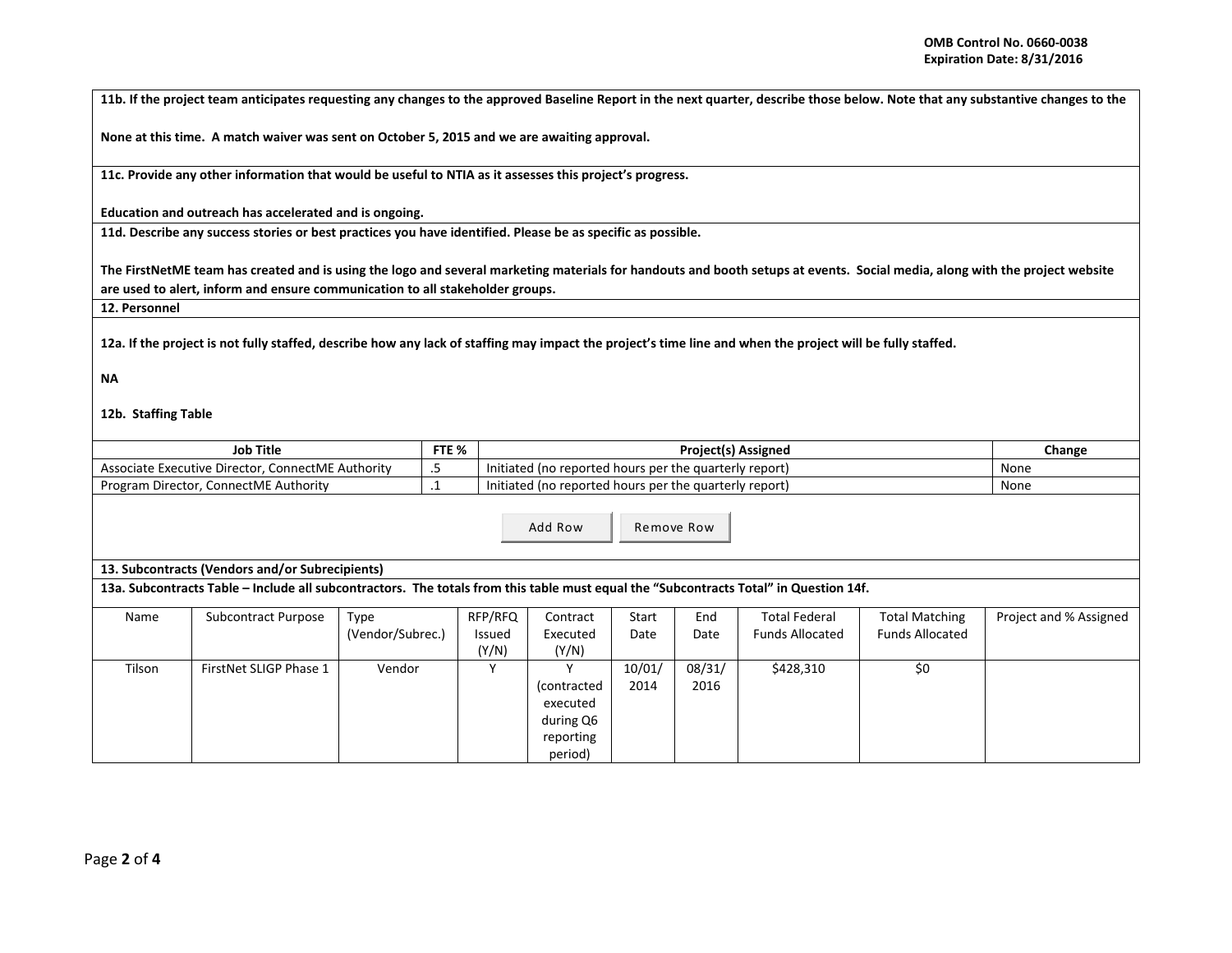|                                                                                                               |               |                          | Add Row              | Remove Row                                        |                                                                                                                                                                                      |                          |  |  |  |  |  |
|---------------------------------------------------------------------------------------------------------------|---------------|--------------------------|----------------------|---------------------------------------------------|--------------------------------------------------------------------------------------------------------------------------------------------------------------------------------------|--------------------------|--|--|--|--|--|
| 13b. Describe any challenges encountered with vendors and/or subrecipients.                                   |               |                          |                      |                                                   |                                                                                                                                                                                      |                          |  |  |  |  |  |
| NA                                                                                                            |               |                          |                      |                                                   |                                                                                                                                                                                      |                          |  |  |  |  |  |
|                                                                                                               |               |                          |                      |                                                   |                                                                                                                                                                                      |                          |  |  |  |  |  |
|                                                                                                               |               |                          |                      |                                                   |                                                                                                                                                                                      |                          |  |  |  |  |  |
|                                                                                                               |               |                          |                      |                                                   |                                                                                                                                                                                      |                          |  |  |  |  |  |
|                                                                                                               |               |                          |                      |                                                   |                                                                                                                                                                                      |                          |  |  |  |  |  |
| 14. Budget Worksheet                                                                                          |               |                          |                      |                                                   |                                                                                                                                                                                      |                          |  |  |  |  |  |
| Columns 2, 3 and 4 must match your current project budget for the entire award, which is the SF-424A on file. |               |                          |                      |                                                   |                                                                                                                                                                                      |                          |  |  |  |  |  |
| Only list matching funds that the Department of Commerce has already approved.                                |               |                          |                      |                                                   |                                                                                                                                                                                      |                          |  |  |  |  |  |
| Project Budget Element (1)                                                                                    | Federal Funds | <b>Approved Matching</b> | <b>Total Budget</b>  | <b>Federal Funds</b>                              | <b>Approved Matching Funds</b>                                                                                                                                                       | Total Funds Expended (7) |  |  |  |  |  |
|                                                                                                               | Awarded (2)   | Funds (3)                | (4)                  | Expended (5)                                      | Expended (6)                                                                                                                                                                         |                          |  |  |  |  |  |
| a. Personnel Salaries                                                                                         | 116850        | 31290                    | 148140               | 74629                                             | 8732                                                                                                                                                                                 | 83361                    |  |  |  |  |  |
| b. Personnel Fringe Benefits                                                                                  | 65894         | 13455                    | 79349                | 8387                                              | 3755                                                                                                                                                                                 | 12142                    |  |  |  |  |  |
| c. Travel                                                                                                     | 57800         | 31680                    | 89480                | 14986                                             | 2947                                                                                                                                                                                 | 17933                    |  |  |  |  |  |
| d. Equipment                                                                                                  | $\Omega$      | $\Omega$                 | $\Omega$             | $\Omega$                                          | $\Omega$                                                                                                                                                                             | $\Omega$                 |  |  |  |  |  |
| e. Materials/Supplies                                                                                         | 7800          | $\Omega$                 | 7800                 | $\Omega$                                          | $\Omega$                                                                                                                                                                             | $\Omega$                 |  |  |  |  |  |
| f. Subcontracts Total                                                                                         | 775075        | $\Omega$                 | 775075               | 346835                                            | $\Omega$                                                                                                                                                                             | 346835                   |  |  |  |  |  |
| g. Other                                                                                                      | 2337          | 184383                   | 186720               | $\mathbf 0$                                       | $\Omega$                                                                                                                                                                             | 0                        |  |  |  |  |  |
| h. Indirect                                                                                                   | 20148         | $\mathbf{0}$             | 20148                | $\mathbf 0$                                       | $\Omega$                                                                                                                                                                             | $\Omega$                 |  |  |  |  |  |
| i. Total Costs                                                                                                | 1045904       | 260808                   | 1306712              | 445568                                            | 15434                                                                                                                                                                                | 461002                   |  |  |  |  |  |
| i. % of Total                                                                                                 | 80%           | 20%                      | 100%                 | 97%                                               | 3%                                                                                                                                                                                   | 100%                     |  |  |  |  |  |
|                                                                                                               |               |                          |                      |                                                   | 15. Certification: I certify to the best of my knowledge and belief that this report is correct and complete for performance of activities for the purpose(s) set forth in the award |                          |  |  |  |  |  |
| documents.                                                                                                    |               |                          |                      |                                                   |                                                                                                                                                                                      |                          |  |  |  |  |  |
|                                                                                                               |               |                          |                      |                                                   |                                                                                                                                                                                      |                          |  |  |  |  |  |
| 16a. Typed or printed name and title of Authorized Certifying Official                                        |               |                          |                      | 16c. Telephone (area code, number, and extension) |                                                                                                                                                                                      |                          |  |  |  |  |  |
| Lisa Leahy, Associate Executive Director, ConnectME Authority                                                 |               |                          |                      | 207-592-0668                                      |                                                                                                                                                                                      |                          |  |  |  |  |  |
|                                                                                                               |               |                          |                      | 16d. Email Address                                |                                                                                                                                                                                      |                          |  |  |  |  |  |
|                                                                                                               |               |                          |                      |                                                   |                                                                                                                                                                                      |                          |  |  |  |  |  |
|                                                                                                               |               |                          | Lisa.leahy@maine.gov |                                                   |                                                                                                                                                                                      |                          |  |  |  |  |  |
| 16b. Signature of Authorized Certifying Official                                                              |               |                          |                      | 16e. Date Report Submitted (month, day, year)     |                                                                                                                                                                                      |                          |  |  |  |  |  |
|                                                                                                               |               |                          |                      |                                                   |                                                                                                                                                                                      |                          |  |  |  |  |  |
|                                                                                                               |               |                          | October 30, 2015     |                                                   |                                                                                                                                                                                      |                          |  |  |  |  |  |
| Kua a Leahy                                                                                                   |               |                          |                      |                                                   |                                                                                                                                                                                      |                          |  |  |  |  |  |
|                                                                                                               |               |                          |                      |                                                   |                                                                                                                                                                                      |                          |  |  |  |  |  |